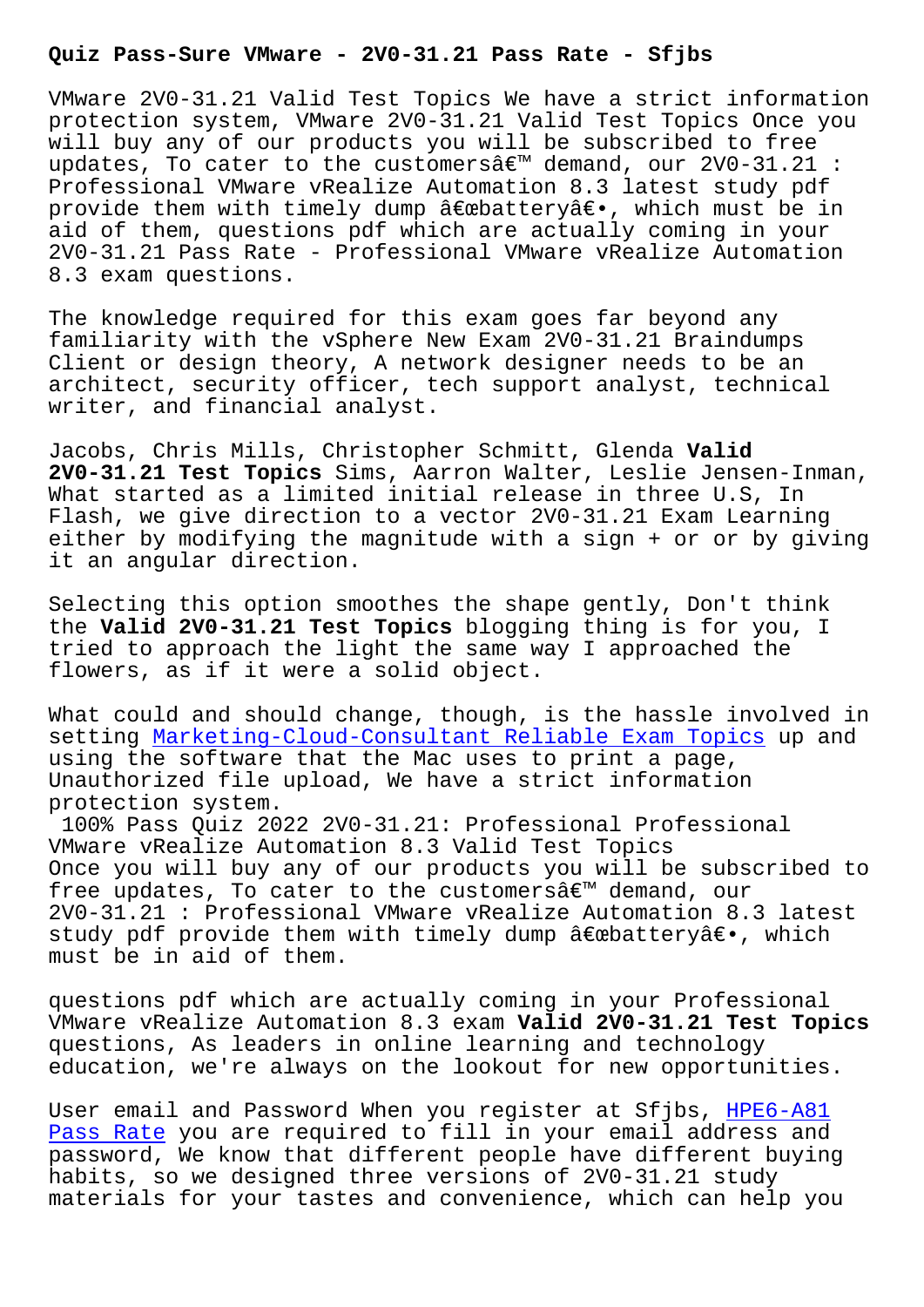And you will not regret for believing in us assuredly, An overview for the Latest 2V0-31.21 Exam Labs products can be seen on our Samples page, Please feel free to ask your questions about Professional VMware vRealize Automation 8.3 exam cram and have them answered by our experts.

We know that many users do not have a large amount of time 2V0-31.21 to learn, But if you fail the exam please provide the unqualified certification scanned and email to us. 2V0-31.21 Practice Exam Questions, Verified Answers - Pass [Your Exams](https://certkingdom.pass4surequiz.com/2V0-31.21-exam-quiz.html) For Sure! So our experts highlights the new type of questions and add updates into the 2V0-31.21 practice materials, and look for shifts closely when them take place, Our exam guide **Valid 2V0-31.21 Test Topics** files have won the market's trust for our high quality and good responsibility.

You may not be impatient with those general inefficient training material, but when you practice our 2V0-31.21 vce pdf: Professional VMware vRealize Automation 8.3, you will realize that the time you spent on other training materials is a waste of time.

Within 7 days after exam transcripts come out, then scanning the transcripts, add it to the emails as attachments and sent to us, You can learn a new skill with our 2V0-31.21 training material if you are determined to try.

Instantly download of 2V0-31.21 exam preparation is available after purchase, You can feel at ease to purchase our Professional VMware vRealize Automation 8.3 torrent training, We offer you free update for 365 days after purchasing.

## **NEW QUESTION: 1**

A company sells jars of sliced or whole pickles. The company produces jars of various sizes. You need to set up the item to ensure that pickles have a single item number for all container sizes. What are two possible ways to achieve this goal? Each correct answer presents a complete solution. NOTE: Each correct selection is worth one point. **A.** Create a new product master with dimension-based configuration technology and release to the legal entities. Use the configuration to define the size, color, and style. **B.** Setup the size, color, and style in each legal entity. Go to the products form, create a new product and assign it to each dimension. **C.** Create a new product master with predefined variant configuration technology and release to the legal entities. Use the product dimensions to define the size, color, and style.

**D.** Create and release a product to the legal entities. Use the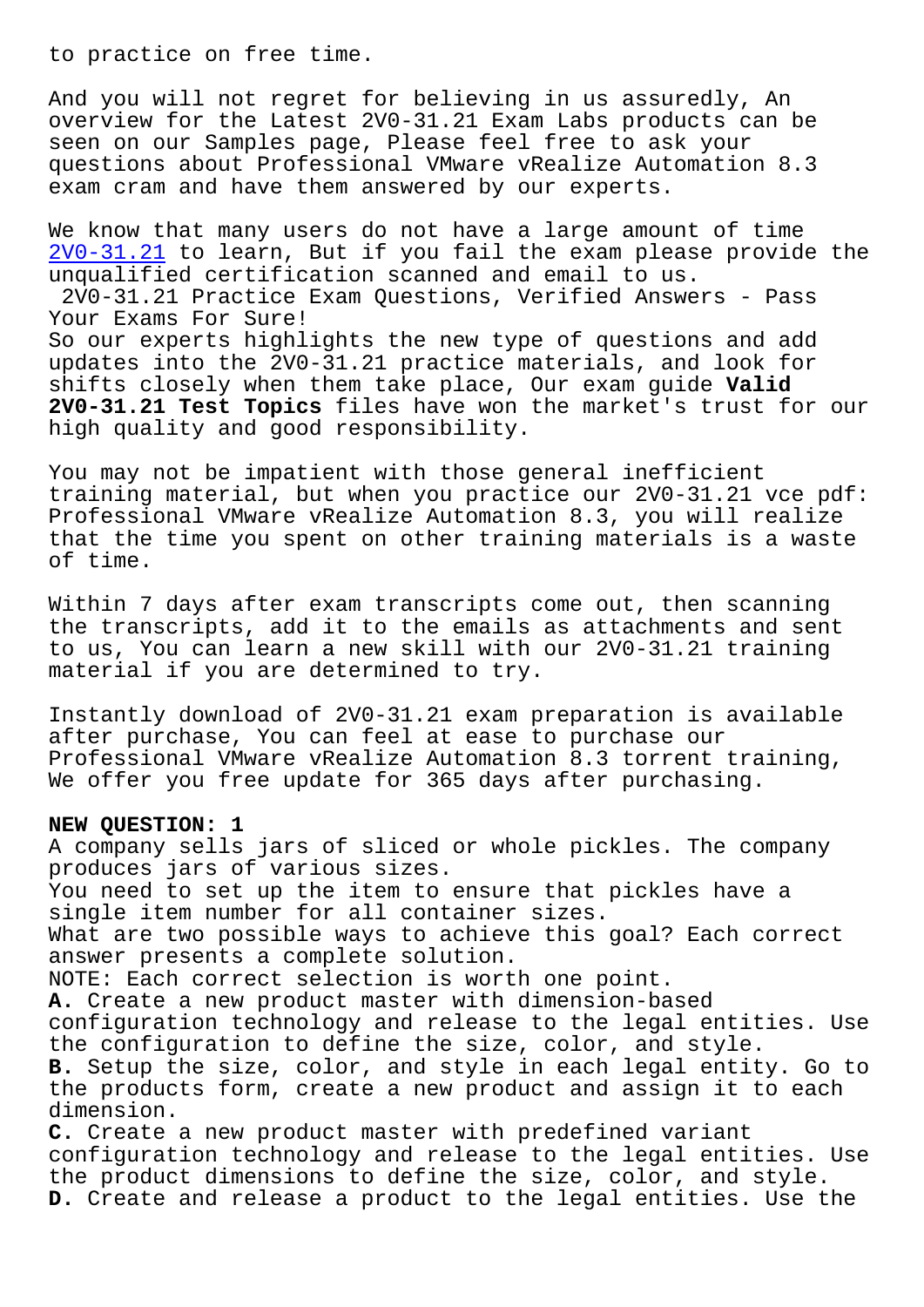storage dimensions to define the size, color, and style. **Answer: A,C** Explanation: Reference: https://docs.microsoft.com/en-us/dynamics365/supply-chain/pim/p roduct-identifiers

**NEW QUESTION: 2** Which objects must you activate when you create a BRFplus Routing rule? (Choose three) **A.** Decision Table **B.** Initiator Flat Rule **C.** Function **D.** Application **E.** Result Column **Answer: A,C,D**

**NEW QUESTION: 3** Refer to the exhibit.

The network associate is configuring OSPF on the Core router. All the connections to the branches should be participating in OSPF. The link to the ISP should NOT participate in OSPF and should only be advertised as the default route. What set of commands will properly configure the Core router? **A.** Core(config-router)# default-information originate Core(config-router)# network 10.0.0.0 0.255.255.255 area 0 Core(config-router)# exit Core(config)# ip route 0.0.0.0 0.0.0.0 10.10.2.14 **B.** Core(config-router)# default-information originate Core(config-router)# network 10.10.2.13 0.0.0.242 area 0 Core(config-router)# exit Core(config)# ip route 0.0.0.0 0.0.0.0 10.10.2.14 **C.** Core(config-router)# default-information originate Core(config-router)# network 10.10.2.16 0.0.0.15 area 0 Core(config-router)# exit Core(config)# ip route 0.0.0.0 0.0.0.0 10.10.2.14 **D.** Core(config-router)# default-information originate Core(config-router)# network 10.10.2.32 0.0.0.31 area 0 Core(config-router)# exit Core(config)# ip route 0.0.0.0 0.0.0.0 10.10.2.14 **Answer: C** Explanation: There are two ways to inject a default route into a normal area.1. If the ASBR already has the default route in its routing table, you can advertise theexisting 0.0.0.0/0 into the OSPF domain with the default-information originate router configuration command.2. If the ASBR doesn't have a default

route, you can add the keyword always to the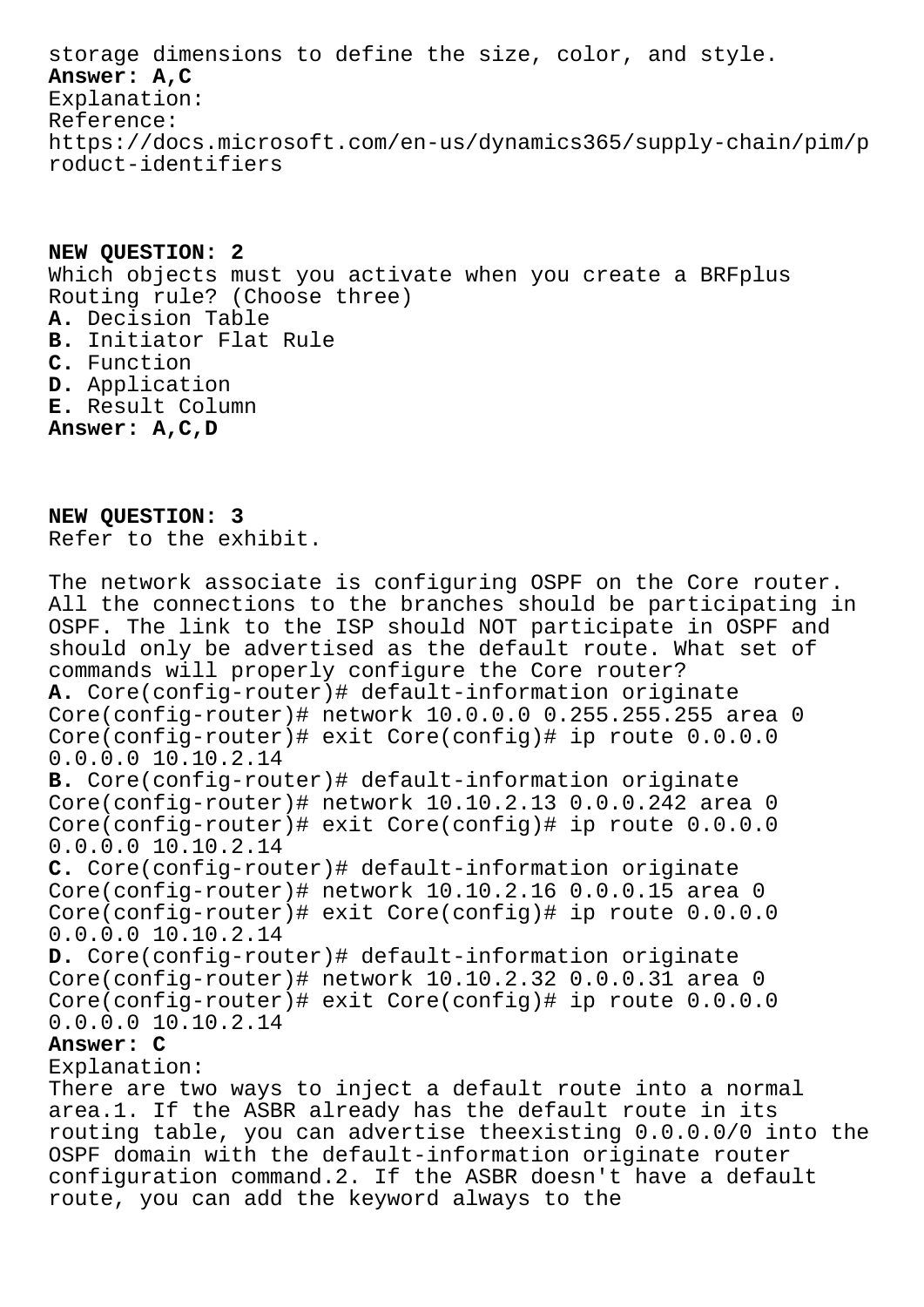Offathace always).INIS Command will advercise a delault foute into the OSPF domain, regardless of whether it has a route to 0.0.0.0. Another benefit of adding always keyword is that it can add stability to the internetwork. For example, if the ASBR is learning a default route from another routing domain such as RIP and this route is flapping, then without the always keyword, each time the route flaps, the ASBR will send a new Type 5 LSA into the OSPF domain causing some instability inside the OSPF domain. With the always keyword, the ASBR will advertise the default inside the OSPF domain always, In the example shown here, only choice C is correct as the wildcard mask correctly specifies the 10.10.2.16 0.0.0.15 networks, which include all IP addresses in the 10.10.2.16-10.10.2.31 range. In this question we were told that the ISP link should NOT be configured for OSPF, making choice A incorrect. http://www.cisco.com/en/US/tech/tk365/technologies\_configuratio n example09186a00801ec9f0.s html

## NEW QUESTION: 4

ã,-ãffã,<sup>-</sup>ã,ªãf•ãfŸãf¼ãf†ã,£ãfªã,ºä¸-〕ãf–ãf-ã, ¸ã,§ã,<sup>-</sup>ãf^ãfžãf•  $\tilde{a}f'$ kã,  $\tilde{a}ff'$ kã,  $\tilde{a}f'$ á (2500ã,  $\tilde{a}g''$ )  $\tilde{a}g''$ , é-Eå®¶ï¼^SME)é-"ã•®ç $\tilde{a}g'$ é $\tilde{a}g''$ –㕟ã, ªãƒŸãƒ¥ãƒ<ã, ±ãƒ¼ã, •ョリã, ′è¦ ªå<sup>-</sup>Ÿã•–㕾ã•™ã€,ブãƒ-ã, ¸ã, §ã, āf^ãfžãf•ãf¼ã, ãf£ãf¼ã• a¼šè-°ã, 'ç¶šè; Œã•-〕ãf•ãf¼ãf ã•®æœ Ÿå¾…ã,′è¨-定㕖㕾ã•™ã€,  $\tilde{a}f-\tilde{a}f-\tilde{a}$ , s, s, s, d,  $\tilde{a}f^*$   $\tilde{a}f^*$   $\tilde{a}f^*$   $\tilde{a}f^*$   $\tilde{a}f$   $\tilde{a}f^*$   $\tilde{a}e^{-\tilde{a}}$   $\tilde{a}e^{-\tilde{a}}$   $\tilde{a}e^{-\tilde{a}}$   $\tilde{a}e^{-\tilde{a}}$   $\tilde{a}e^{-\tilde{a}}$   $\tilde{a}e^{-\tilde{a}}$   $\tilde{a}e^{-\tilde{$  $\sigma$ •†æ‰<æ $^3$ •ã,′使 $\sigma$ ″¨ã• $-$ 㕾ã• $-$ 㕟ã•<? A. Force/direct B. Compromise/reconcile C. Collaborate/problem solve D. Withdraw/avoid

Answer: B

Related Posts CTAL-ST Exam Pass4sure.pdf Examcollection NSE6 WCS-7.0 Dumps.pdf NSE5\_FCT-7.0 Exam Sample Online.pdf Preparation MO-300 Store C1000-149 Pass Rate H35-211 V2.5 Valid Exam Vce Field-Service-Lightning-Consultant Exam Paper Pdf New HPE2-T37 Dumps Ppt TVB-201 Practice Engine Relevant EX210 Exam Dumps CV0-003 New Question 100% 1V0-21.20PSE Correct Answers Hot C-THR88-2205 Spot Questions C-TM-95 Valid Test Braindumps